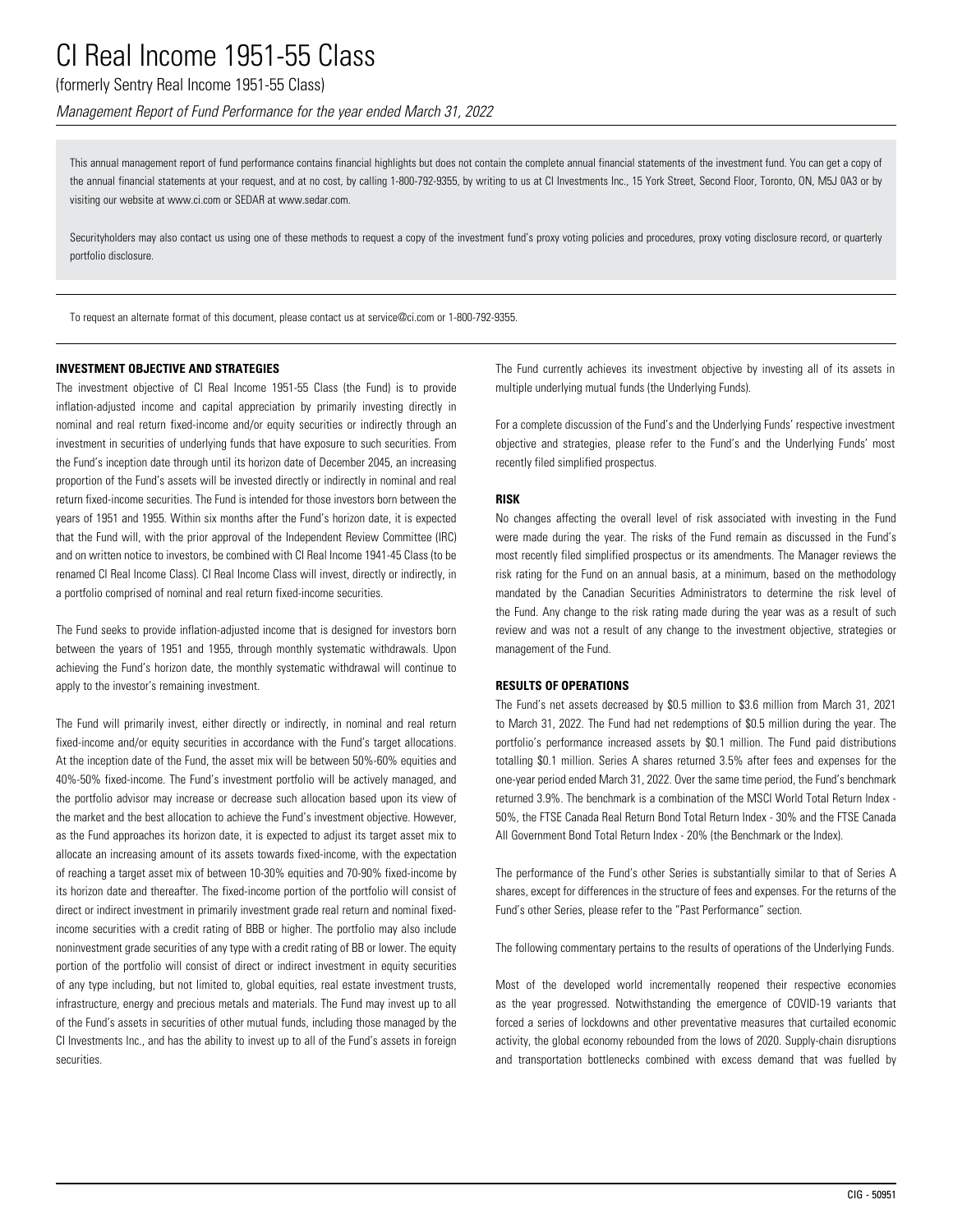(formerly Sentry Real Income 1951-55 Class)

*Management Report of Fund Performance for the year ended March 31, 2022*

unprecedented fiscal transfer payments. This led to a spike in inflation that has proven to be more persistent than central bankers had initially estimated.

The Fund slightly underperformed its benchmark for the year. Underweight exposures to the information technology and health care sectors detracted from the Fund's performance as did security selection in those sectors. The largest individual detractors from performance included holdings in Meta Platforms Inc., ING Groep NV and Enel SPA.

The Fund's fixed income strategy, which favoured real return bonds, contributed to performance. Security selection and sector allocation within the Fund's equity component also contributed to performance. Top individual contributors to performance were holdings in Alphabet Inc., Brookfield Asset Management Inc. and Novo Nordisk AS.

In the final quarter of the year, war broke out in Eastern Europe as Russian forces invaded Ukraine. Financial markets quickly repriced riskier assets lower, with only a modest recovery at the end of March. We added a new holding in Nestlé SA and increased an existing position in Amazon.com Inc. A holding in Hugo Boss AG was eliminated from the Fund, and Visa Inc. was trimmed.

### **RECENT DEVELOPMENTS**

The global economy currently has good positive momentum, but we expect activity to slow in the second half of 2022. This slowdown will likely be a result of elevated inflation, extreme geopolitical risk and pandemic policies in China that are dampening that nation's economy. We feel that the traditional volatility and performance hedge that bonds provide the Fund is reasonable at current yields of 2.5%. We do not rule out another push towards 3% in U.S. 10-year bonds, but there are also scenarios where yields could decline 25 to 50 basis points.

#### *Independent Review Committee*

Effective December 10, 2021, James Werry resigned as a member of the Independent Review Committee (IRC).

### *Registered office address*

Effective August 1, 2021, the Fund's registered office address changed from 2 Queen Street East, Twentieth Floor, Toronto, Ontario, M5C 3G7 to 15 York Street, Second Floor, Toronto, Ontario M5J 0A3.

#### *Fund name*

Effective June 25, 2021, Sentry Real Income 1951-55 Class was renamed CI Real Income 1951-55 Class.

### **RELATED PARTY TRANSACTIONS**

#### *Manager, Portfolio Advisor and Registrar*

CI Investments Inc. is the Manager, Portfolio Advisor and Registrar of the Fund. CI Investments Inc. is a subsidiary of CI Financial Corp. The Manager, in consideration for management fees, provides management services required in the day-to-day operations of the Fund. The Manager bears all of the operating expenses of the Fund (other than borrowing and interest costs, investor meeting costs (as permitted by Canadian securities regulation), the fees and expenses of the Independent Review Committee, the fees, costs

and expenses associated with compliance with any new governmental and regulatory requirements imposed on or after February 16, 2018 and new governmental fees or with any changes to existing governmental and regulatory requirements imposed on or after February 16, 2018 (including increases to regulatory filing fees), any new types of costs, expenses or fees not incurred prior to February 16, 2018, including those arising from new government or regulatory requirements or related to those external services that were not commonly charged in the Canadian mutual fund industry as of February 16, 2018, and operating expenses that were or are outside the normal course of business of the Fund on or after February 16, 2018) in return for an administration fee.

Management fee and administration fee rates as at March 31, 2022, for each of the Series are shown below:

|                 | <b>Annual management</b><br>fee rate $(\%)$ | <b>Annual administration</b><br>fee rate $(\% )$ |
|-----------------|---------------------------------------------|--------------------------------------------------|
| <b>Series A</b> | 1.750                                       | 0.20                                             |
| <b>Series F</b> | 0.750                                       | 0.20                                             |
| <b>Series P</b> | Paid directly by investor                   | 0.15                                             |

The Manager received \$0.1 million in management fees and \$0.01 million in administration fees for the year.

#### *Management Fees*

Approximately 27% of total management fees were used to pay for sales and trailing commissions. The remaining 73% of management fees were used to pay for investment management and other general administration.

### *Related Fund Trading*

Related fund trading occurs when a Fund purchases or sells units/shares of another Fund managed by the Manager. During the year ended March 31, 2022, the Fund engaged in related fund trading or held position(s) in related fund(s) at the end of the year.

#### *Independent Review Committee*

The Fund has received standing instructions from the Fund's IRC to make or hold an investment in the security of an issuer related to the Manager.

The applicable standing instructions require, amongst others, that related party transactions be conducted in accordance with the Manager's policies and procedures and applicable law and that the Manager advise the IRC of any material breach of such policies. The Manager's policies require that investment decisions in respect of related party transactions (a) are free from any influence by an entity related to the Manager and without taking into account any consideration relevant to an entity related to the Manager; (b) represent the business judgment of the Manager, uninfluenced by considerations other than the best interests of the Fund; and (c) do not exceed the limitations of the applicable legislation. Annually, the IRC reviews reports which assess compliance with applicable CI policies and describe each instance that the Manager acted in reliance on the standing instructions noted above.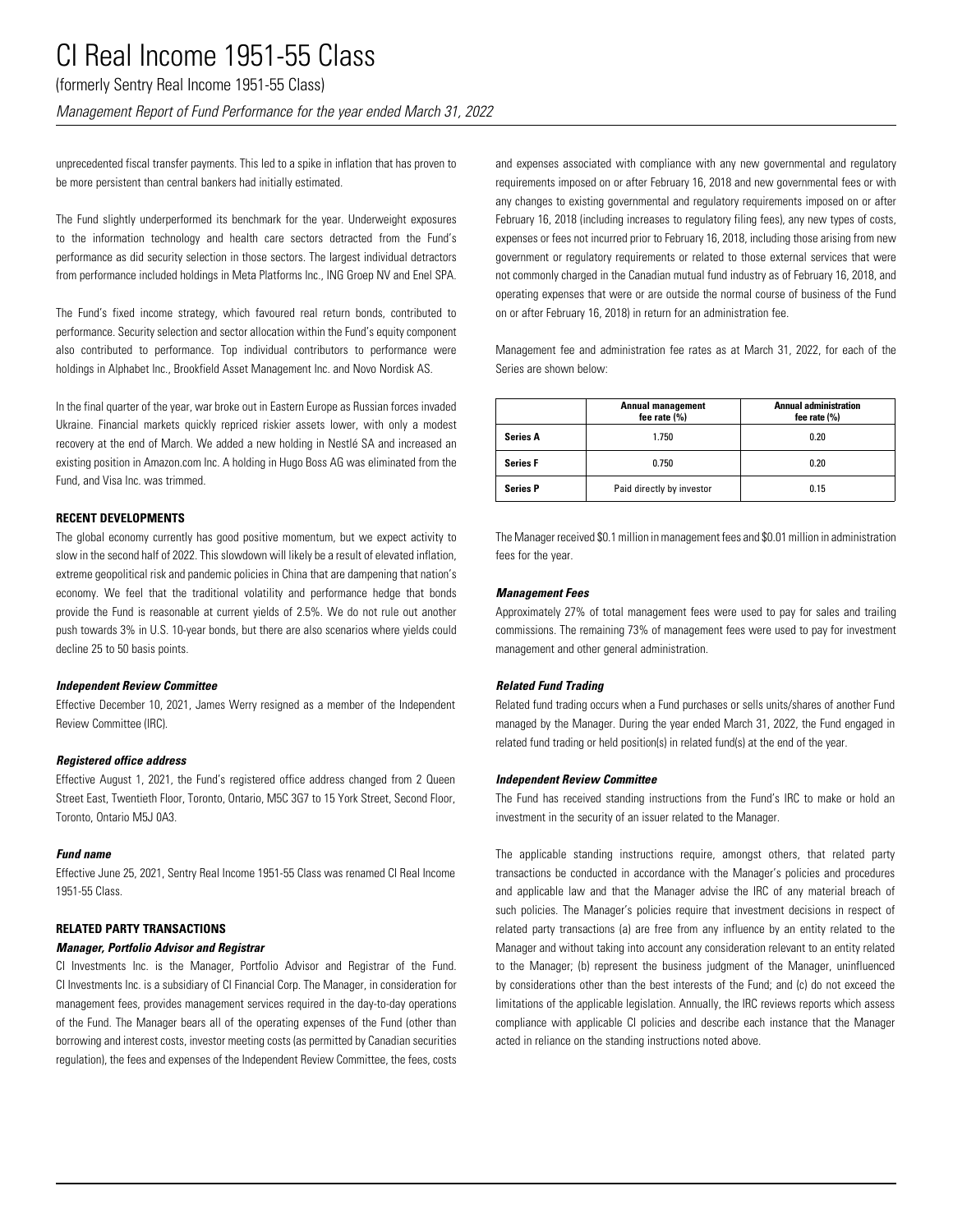(formerly Sentry Real Income 1951-55 Class)

*Management Report of Fund Performance for the year ended March 31, 2022*

The Fund relied on the IRC's standing instructions regarding related party transactions during this reporting year.

Except as otherwise noted above, the Fund was not a party to any related party transactions during the year ended March 31, 2022.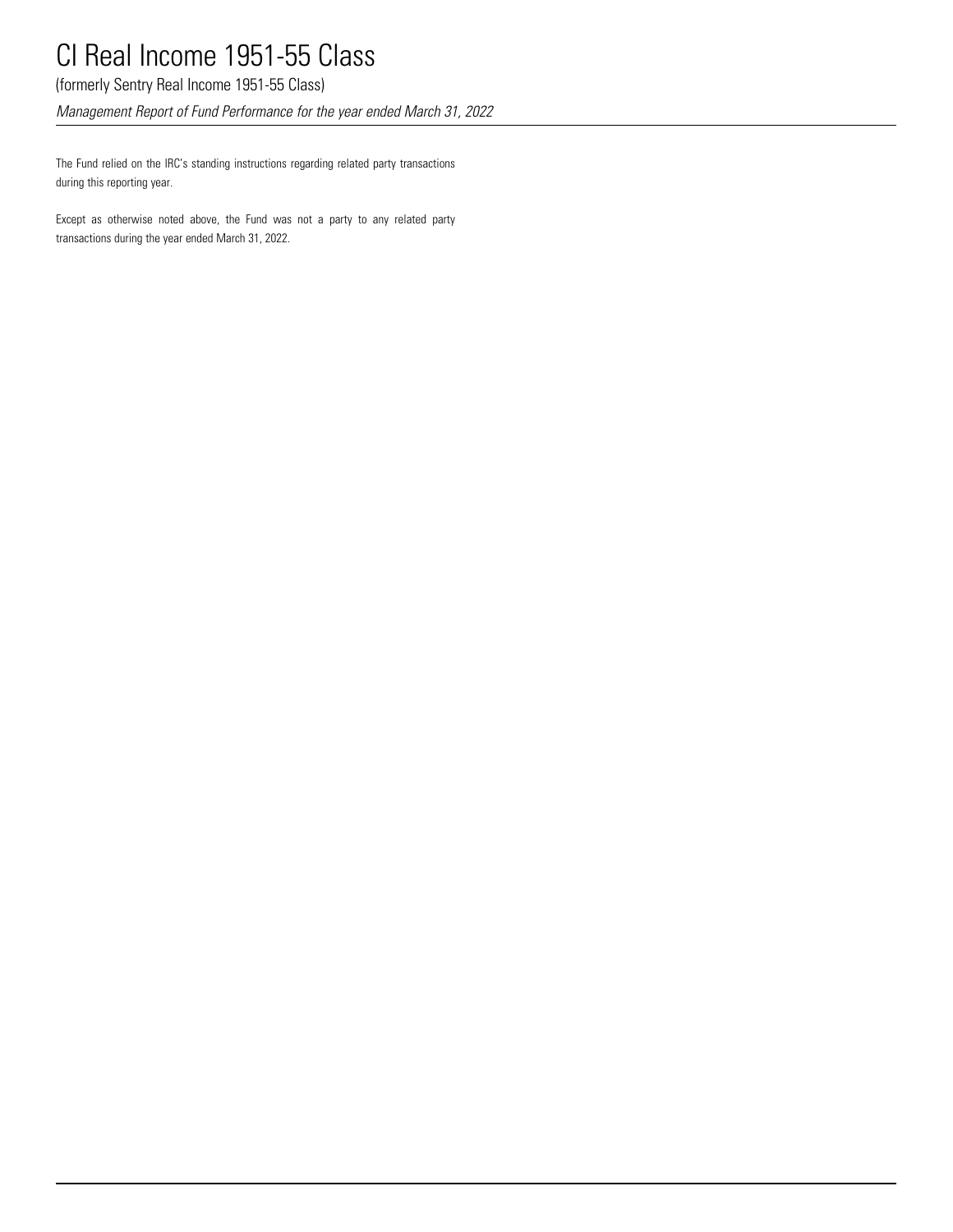(formerly Sentry Real Income 1951-55 Class)

*Management Report of Fund Performance for the year ended March 31, 2022*

## **FINANCIAL HIGHLIGHTS**

The following tables show selected key financial information about the Fund and are intended to help you understand the Fund's financial performance for the past five years.

| Net Assets per Share (\$)(1)(2)(4)       |                                                                |                       | Increase (decrease) from operations:                    |                                                     |                                         |                                                                                    | <b>Dividends:</b>                                                  |                         |                       |                               |                                            |                                                                             |
|------------------------------------------|----------------------------------------------------------------|-----------------------|---------------------------------------------------------|-----------------------------------------------------|-----------------------------------------|------------------------------------------------------------------------------------|--------------------------------------------------------------------|-------------------------|-----------------------|-------------------------------|--------------------------------------------|-----------------------------------------------------------------------------|
|                                          | Net assets at<br>the beginning<br>of year <sup>(2)</sup><br>\$ | Total<br>revenue<br>S | Total<br>expenses<br>(excluding<br>distributions)<br>\$ | Realized<br>gains<br>(losses) for<br>the year<br>\$ | gains<br>(losses) for<br>the year<br>\$ | Unrealized Total increase<br>(decrease)<br>from<br>operations <sup>(2)</sup><br>\$ | From net<br>investment<br>income<br>(excluding<br>dividends)<br>s. | From<br>dividends<br>\$ | From<br>capital<br>\$ | gains Return of capital<br>\$ | <b>Total</b><br>dividends $^{(2,3)}$<br>\$ | <b>Net assets</b><br>at the end<br>of the year<br>shown <sup>(2)</sup><br>S |
| <b>Series A</b>                          |                                                                |                       |                                                         |                                                     |                                         |                                                                                    |                                                                    |                         |                       |                               |                                            |                                                                             |
| Commencement of operations July 04, 2016 |                                                                |                       |                                                         |                                                     |                                         |                                                                                    |                                                                    |                         |                       |                               |                                            |                                                                             |
| Mar. 31, 2022                            | 12.08                                                          | 0.42                  | (0.27)                                                  | 1.01                                                | (0.56)                                  | 0.60                                                                               |                                                                    | (0.03)                  |                       | (0.29)                        | (0.32)                                     | 12.18                                                                       |
| Mar. 31, 2021                            | 10.34                                                          | 0.24                  | (0.25)                                                  | 0.25                                                | 1.59                                    | 1.83                                                                               |                                                                    | (0.06)                  |                       |                               | (0.06)                                     | 12.08                                                                       |
| Mar. 31, 2020                            | 10.82                                                          | 0.31                  | (0.24)                                                  | 0.21                                                | (0.67)                                  | (0.39)                                                                             | $\overline{\phantom{a}}$                                           | (0.03)                  |                       |                               | (0.03)                                     | 10.34                                                                       |
| Mar. 31, 2019                            | 10.52                                                          | 0.27                  | (0.20)                                                  | 0.58                                                | (0.40)                                  | 0.25                                                                               |                                                                    |                         |                       |                               | $\overline{\phantom{a}}$                   | 10.82                                                                       |
| Mar. 31, 2018                            | 10.19                                                          | 0.22                  | (0.21)                                                  | 0.23                                                | 0.02                                    | 0.26                                                                               |                                                                    |                         |                       |                               |                                            | 10.52                                                                       |
| <b>Series F</b>                          |                                                                |                       |                                                         |                                                     |                                         |                                                                                    |                                                                    |                         |                       |                               |                                            |                                                                             |
| Commencement of operations July 04, 2016 |                                                                |                       |                                                         |                                                     |                                         |                                                                                    |                                                                    |                         |                       |                               |                                            |                                                                             |
| Mar. 31, 2022                            | 12.72                                                          | 0.44                  | (0.14)                                                  | 1.05                                                | (0.75)                                  | 0.60                                                                               |                                                                    | (0.03)                  |                       | (0.31)                        | (0.34)                                     | 12.96                                                                       |
| Mar. 31, 2021                            | 10.77                                                          | 0.26                  | (0.13)                                                  | 0.27                                                | 1.64                                    | 2.04                                                                               |                                                                    | (0.06)                  |                       |                               | (0.06)                                     | 12.72                                                                       |
| Mar. 31, 2020                            | 11.15                                                          | 0.32                  | (0.12)                                                  | 0.22                                                | (0.66)                                  | (0.24)                                                                             |                                                                    | (0.03)                  |                       |                               | (0.03)                                     | 10.77                                                                       |
| Mar. 31, 2019                            | 10.72                                                          | 0.24                  | (0.12)                                                  | 0.55                                                | (0.27)                                  | 0.40                                                                               |                                                                    |                         |                       |                               | $\sim$                                     | 11.15                                                                       |
| Mar. 31, 2018                            | 10.28                                                          | 0.22                  | (0.10)                                                  | 0.22                                                | 0.14                                    | 0.48                                                                               |                                                                    |                         |                       |                               |                                            | 10.72                                                                       |
| <b>Series P</b>                          |                                                                |                       |                                                         |                                                     |                                         |                                                                                    |                                                                    |                         |                       |                               |                                            |                                                                             |
| Commencement of operations July 04, 2016 |                                                                |                       |                                                         |                                                     |                                         |                                                                                    |                                                                    |                         |                       |                               |                                            |                                                                             |
| Mar. 31, 2022                            | 13.24                                                          | 0.45                  | (0.02)                                                  | 1.09                                                | (0.74)                                  | 0.78                                                                               | $\overline{\phantom{a}}$                                           | (0.04)                  |                       | (0.32)                        | (0.36)                                     | 13.61                                                                       |
| Mar. 31, 2021                            | 11.11                                                          | 0.26                  | (0.02)                                                  | 0.27                                                | 1.71                                    | 2.22                                                                               |                                                                    | (0.06)                  |                       |                               | (0.06)                                     | 13.24                                                                       |
| Mar. 31, 2020                            | 11.40                                                          | 0.34                  | (0.02)                                                  | 0.24                                                | (0.79)                                  | (0.23)                                                                             |                                                                    | (0.03)                  |                       |                               | (0.03)                                     | 11.11                                                                       |
| Mar. 31, 2019                            | 10.86                                                          | 0.25                  | (0.05)                                                  | 0.55                                                | (0.26)                                  | 0.49                                                                               |                                                                    |                         |                       |                               | $\overline{\phantom{a}}$                   | 11.40                                                                       |
| Mar. 31, 2018                            | 10.34                                                          | 0.23                  | (0.02)                                                  | 0.23                                                | (0.14)                                  | 0.30                                                                               |                                                                    |                         |                       |                               |                                            | 10.86                                                                       |

(1) This information is derived from the Fund's audited annual financial statements.

(2) Net assets per share and dividends per share are based on the actual number of shares outstanding for the relevant Series at the relevant time. The increase (decrease) in net assets from operations per share is based on the weighted average number of shares outstanding for the relevant Series over the fiscal year.

(3) Dividends are automatically reinvested in additional shares of the Fund.

(4) This information is provided for the years ended March 31.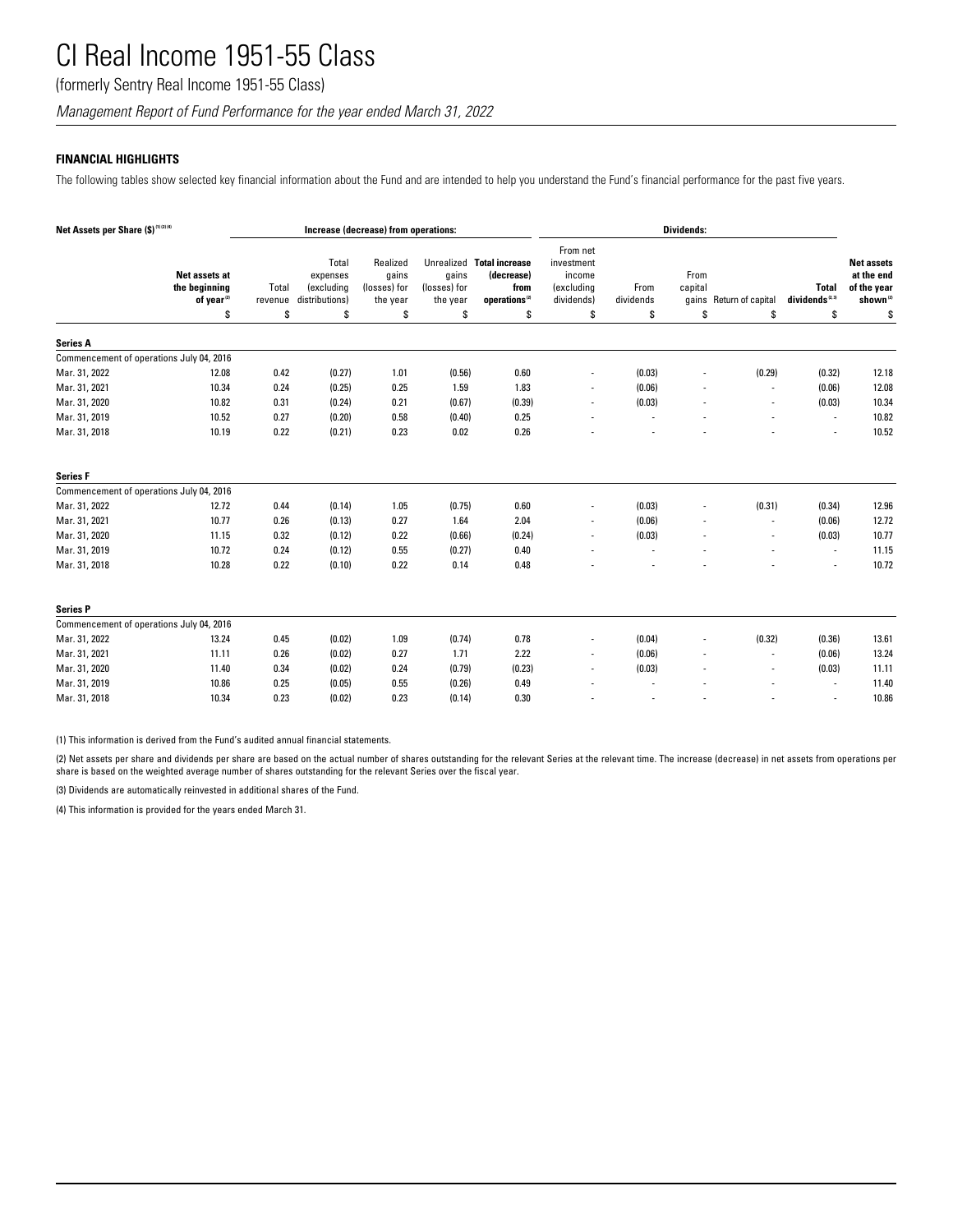(formerly Sentry Real Income 1951-55 Class)

*Management Report of Fund Performance for the year ended March 31, 2022*

## **FINANCIAL HIGHLIGHTS (cont'd)**

| Ratios and Supplemental Data <sup>(1)(5)</sup> |                       |                            | Management                             |                             |                          |                            |                      |                                                           |           |
|------------------------------------------------|-----------------------|----------------------------|----------------------------------------|-----------------------------|--------------------------|----------------------------|----------------------|-----------------------------------------------------------|-----------|
|                                                |                       |                            | expense ratio<br>Number before waivers | Management                  |                          | Management                 | <b>Effective HST</b> |                                                           |           |
|                                                | <b>Total net</b>      | of shares                  | or absorptions                         | expense ratio               | Harmonized               | expense ratio              | rate for the         | Trading                                                   | Portfolio |
|                                                | assets <sup>(5)</sup> | outstanding <sup>(5)</sup> | after taxes <sup>(2)</sup>             | before taxes <sup>(2)</sup> | sales tax <sup>(2)</sup> | after taxes <sup>(2)</sup> | year <sup>(2)</sup>  | expense ratio <sup>(3)</sup> turnover rate <sup>(4)</sup> |           |
|                                                | \$000's               | 000's                      | $\%$                                   | $\%$                        | $\%$                     | $\%$                       | $\%$                 | $\%$                                                      | $\%$      |
| <b>Series A</b>                                |                       |                            |                                        |                             |                          |                            |                      |                                                           |           |
| Commencement of operations July 04, 2016       |                       |                            |                                        |                             |                          |                            |                      |                                                           |           |
| Mar. 31, 2022                                  | 1,880                 | 154                        | 2.10                                   | 1.95                        | 0.15                     | 2.10                       | 7.74                 | 0.01                                                      | 13.35     |
| Mar. 31, 2021                                  | 2,327                 | 193                        | 2.10                                   | 1.95                        | 0.15                     | 2.10                       | 7.77                 | $\overline{a}$                                            | 4.14      |
| Mar. 31, 2020                                  | 2,120                 | 205                        | 2.11                                   | 1.95                        | 0.16                     | 2.11                       | 8.19                 | $\overline{\phantom{a}}$                                  | 9.59      |
| Mar. 31, 2019                                  | 2,705                 | 250                        | 2.53                                   | 1.96                        | 0.20                     | 2.16                       | 10.61                | 0.04                                                      | 82.92     |
| Mar. 31, 2018                                  | 1,867                 | 178                        | 3.39                                   | n/a                         | n/a                      | 2.19                       | n/a                  | 0.14                                                      | 21.98     |
| <b>Series F</b>                                |                       |                            |                                        |                             |                          |                            |                      |                                                           |           |
| Commencement of operations July 04, 2016       |                       |                            |                                        |                             |                          |                            |                      |                                                           |           |
| Mar. 31, 2022                                  | 1,212                 | 93                         | 1.04                                   | 0.95                        | 0.09                     | 1.04                       | 9.21                 | 0.01                                                      | 13.35     |
| Mar. 31, 2021                                  | 1,202                 | 95                         | 1.04                                   | 0.95                        | 0.09                     | 1.04                       | 9.26                 | $\overline{\phantom{a}}$                                  | 4.14      |
| Mar. 31, 2020                                  | 1,063                 | 99                         | 1.04                                   | 0.95                        | 0.09                     | 1.04                       | 9.84                 | $\overline{a}$                                            | 9.59      |
| Mar. 31, 2019                                  | 1,429                 | 128                        | 1.41                                   | 0.96                        | 0.09                     | 1.05                       | 10.28                | 0.04                                                      | 82.92     |
| Mar. 31, 2018                                  | 1,104                 | 103                        | 2.32                                   | n/a                         | n/a                      | 1.12                       | n/a                  | 0.14                                                      | 21.98     |
| <b>Series P</b>                                |                       |                            |                                        |                             |                          |                            |                      |                                                           |           |
| Commencement of operations July 04, 2016       |                       |                            |                                        |                             |                          |                            |                      |                                                           |           |
| Mar. 31, 2022                                  | 526                   | 39                         | 0.16                                   | 0.15                        | 0.01                     | 0.16                       | 8.27                 | 0.01                                                      | 13.35     |
| Mar. 31, 2021                                  | 531                   | 40                         | 0.16                                   | 0.15                        | 0.01                     | 0.16                       | 8.43                 | $\overline{\phantom{a}}$                                  | 4.14      |
| Mar. 31, 2020                                  | 475                   | 43                         | 0.16                                   | 0.15                        | 0.01                     | 0.16                       | 8.46                 | $\overline{\phantom{a}}$                                  | 9.59      |
| Mar. 31, 2019                                  | 501                   | 44                         | 0.55                                   | 0.17                        | 0.01                     | 0.18                       | 8.77                 | 0.04                                                      | 82.92     |
| Mar. 31, 2018                                  | 477                   | 44                         | 1.59                                   | n/a                         | n/a                      | 0.39                       | n/a                  | 0.14                                                      | 21.98     |

(1) This information is derived from the Fund's audited annual financial statements.

(2) Management expense ratio is calculated based on expenses charged to the Fund (excluding commissions and other portfolio transaction costs) and is expressed as an annualized percentage of daily average net assets for the year, including the Fund's proportionate share of any underlying fund(s) expenses, if applicable. The Effective HST tax rate is calculated using the attribution percentage for each province based on shareholder residency and can be different from 13%.

(3) The trading expense ratio represents total commissions and other portfolio transaction costs expressed as an annualized percentage of daily average net assets during the year, including the Fund's proportionate share of such expenses of any underlying fund(s), if applicable.

(4) The Fund's portfolio turnover rate indicates how actively the Fund's portfolio advisor manages its portfolio investments. A portfolio turnover rate of 100% is equivalent to the Fund buying and selling all of the securities in its portfolio once in the course of the fiscal year. The higher a Fund's portfolio turnover rate in a year, the greater the trading costs payable by the Fund in the year, and the greater the chance of an investor receiving taxable capital gains in the year. There is not necessarily a relationship between a higher turnover rate and the performance of a Fund. Portfolio turnover rate is calculated by dividing the lesser of the cost of purchases and the proceeds of sales of portfolio securities for the year, and excluding cash and short-term investments maturing in less than one year, and before assets acquired from a merger, if applicable, by the average of the monthly fair value of investments during the year.

(5) This information is provided for the years ended March 31.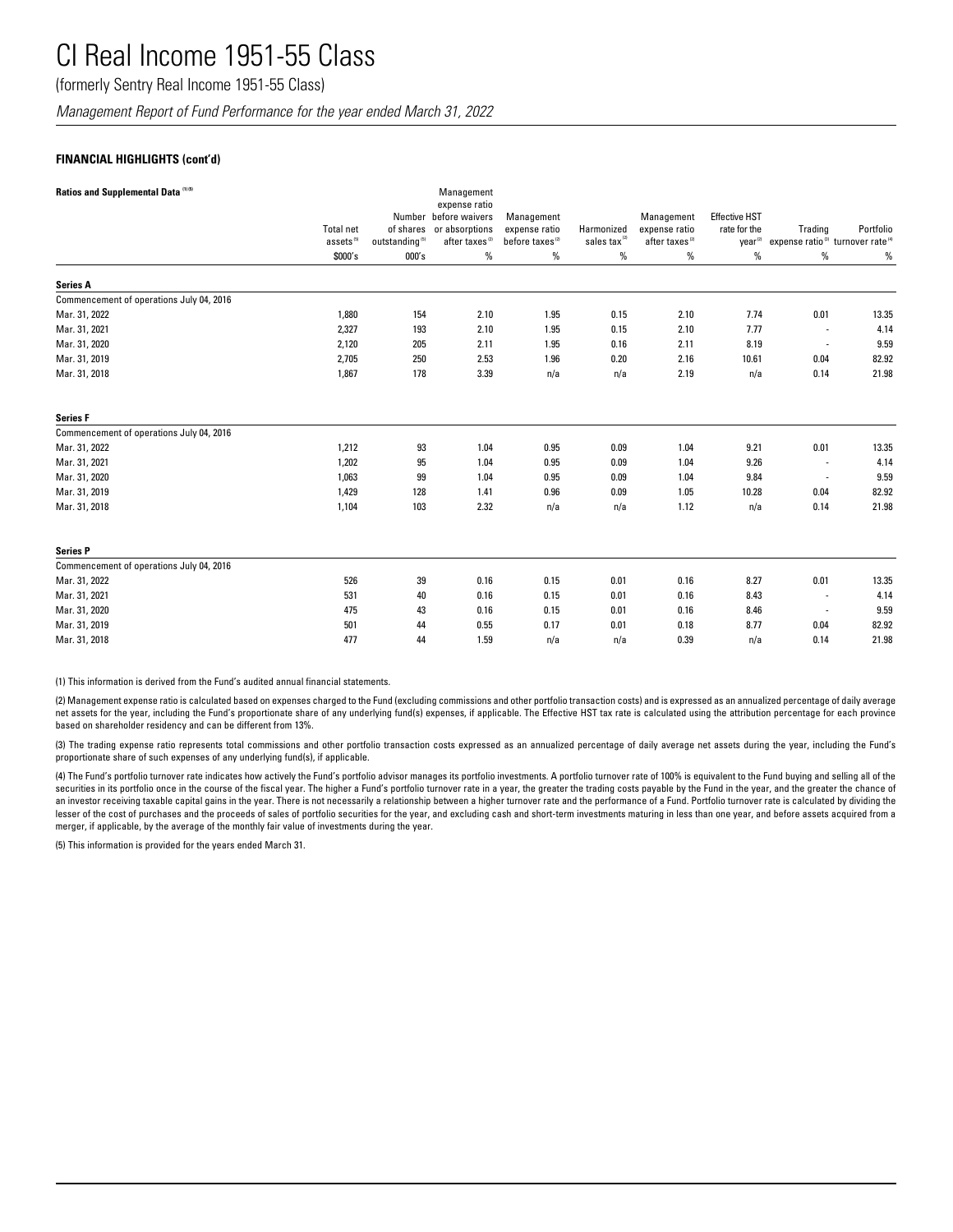(formerly Sentry Real Income 1951-55 Class)

*Management Report of Fund Performance for the year ended March 31, 2022*

## **PAST PERFORMANCE**

This section describes how the Fund has performed in the past. Remember, past returns do not indicate how the Fund will perform in the future. The information shown assumes that dividends made by the Fund in the years shown were reinvested in additional shares of the relevant Series of the Fund. In addition, the information does not take into account sales, redemption, distribution or other optional charges that would have reduced returns or performance.

## *Year-by-Year Returns*

The following charts show the Fund's annual performance for each of the years shown and illustrate how the Fund's performance has changed from year to year. In percentage terms, the charts show how much an investment made on the first day of each financial year would have grown or decreased by the last day of each financial year, except where noted.



1 2017 return is for the period from July 4, 2016 to March 31, 2017.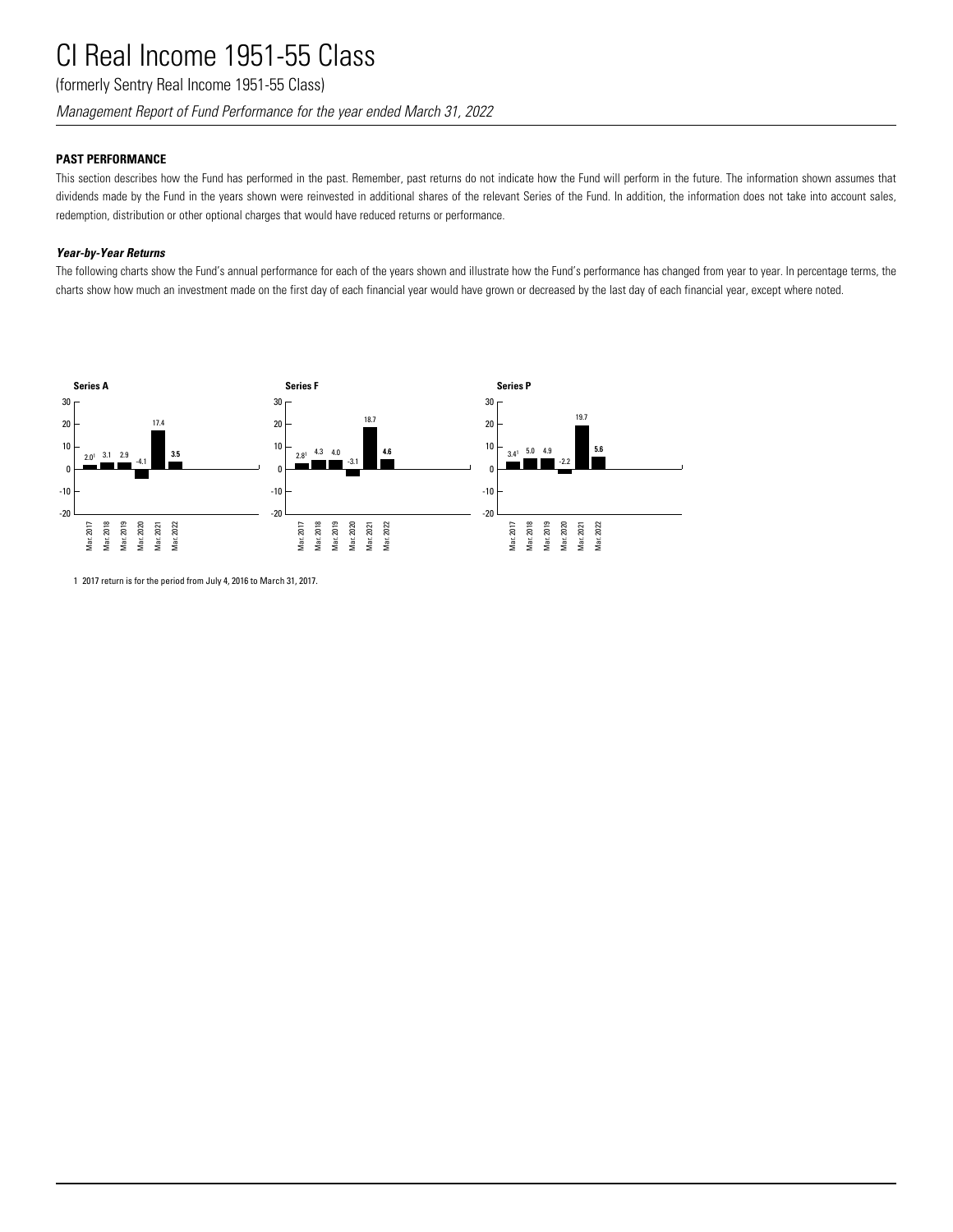(formerly Sentry Real Income 1951-55 Class)

*Management Report of Fund Performance for the year ended March 31, 2022*

## *Annual Compound Returns*

The following table shows the Fund's annual compound returns for each year indicated, compared to the Blended Index composed of: (50% MSCI World Total Return Index, 30% - FTSE Canada Real Return Bond Total Return Index and 20% - FTSE Canada All Government Bond Total Return Index); the MSCI World Total Return Index, the FTSE Canada Real Return Bond Total Return Index and the FTSE Canada All Government Bond Total Return Index.

The MSCI World Index is a free float-adjusted market capitalization weighted index that is designed to measure the equity market performance of developed markets. The Index consists of the following 23 developed market country indices: Australia, Austria, Belgium, Canada, Denmark, Finland, France, Germany, Hong Kong, Ireland, Israel, Italy, Japan, Netherlands, New Zealand, Norway, Portugal, Singapore, Spain, Sweden, Switzerland, the United Kingdom and the United States of America.

FTSE TMX Canada Real Return Bond Index is a market capitalization weighted index that measures the performance of inflation-indexed bonds. The Index consists of a broadly diversified range of federal, provincial, municipal and corporate bonds with minimum credit rating of BBB(low). The Index consists of fixed rate bonds denominated in Canadian dollars, with remaining term to maturity greater than one year.

The FTSE Canada All Government Bond Index is a market capitalization weighted index that measures the performance of the Canadian investment-grade fixed income market covering government bonds. The Index is a sub-sector of the FTSE Canada Universe Bond Index.

A discussion of the performance of the Fund as compared to the benchmark is found in the Results of Operations section of this report.

|                                                           |              |                 |                |               | <b>Since</b>     |
|-----------------------------------------------------------|--------------|-----------------|----------------|---------------|------------------|
|                                                           | One Year (%) | Three Years (%) | Five Years (%) | Ten Years (%) | Inception $(\%)$ |
| <b>Series A</b>                                           | 3.5          | 5.2             | 4.3            | n/a           | 4.1              |
| <b>Blended Index</b>                                      | 3.9          | 7.3             | 7.0            | n/a           | 7.2              |
| <b>MSCI World Total Return Index</b>                      | 10.0         | 13.0            | 11.6           | n/a           | 13.2             |
| FTSE Canada Real Return Bond Total Return Index           | (0.4)        | 2.4             | 2.8            | n/a           | 1.5              |
| FTSE Canada All Government Bond Total Return Index        | (4.6)        | 0.1             | 1.4            | n/a           | 0.7              |
| <b>Series F</b>                                           | 4.6          | 6.4             | 5.5            | n/a           | 5.2              |
| <b>Blended Index</b>                                      | 3.9          | 7.3             | 7.0            | n/a           | 7.2              |
| <b>MSCI World Total Return Index</b>                      | 10.0         | 13.0            | 11.6           | n/a           | 13.2             |
| FTSE Canada Real Return Bond Total Return Index           | (0.4)        | 2.4             | 2.8            | n/a           | 1.5              |
| <b>FTSE Canada All Government Bond Total Return Index</b> | (4.6)        | 0.1             | 1.4            | n/a           | 0.7              |
| <b>Series P</b>                                           | 5.6          | 7.3             | 6.4            | n/a           | 6.1              |
| <b>Blended Index</b>                                      | 3.9          | 7.3             | 7.0            | n/a           | 7.2              |
| <b>MSCI World Total Return Index</b>                      | 10.0         | 13.0            | 11.6           | n/a           | 13.2             |
| FTSE Canada Real Return Bond Total Return Index           | (0.4)        | 2.4             | 2.8            | n/a           | 1.5              |
| FTSE Canada All Government Bond Total Return Index        | (4.6)        | 0.1             | 1.4            | n/a           | 0.7              |